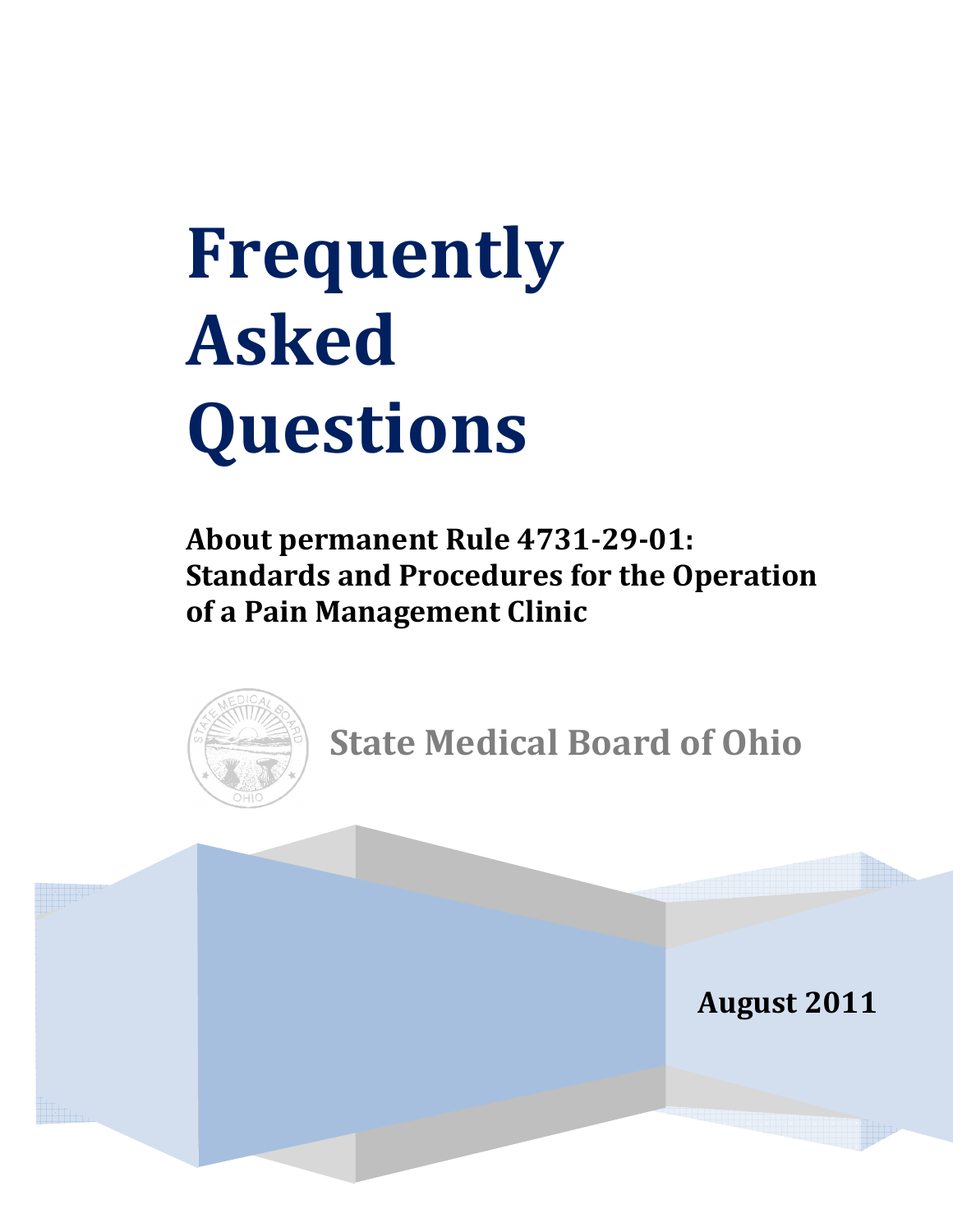## **Rule 4731-29-01:** *Standards and Procedures for the Operation of a Pain Management Clinic*  **effective August 31, 2011**

## **Background:**

Emergency Rule 4731-29-01, Standards and Procedures for the Operation of a Pain Management Clinic, expires at midnight on Tuesday, August 30, 2011.

Permanent Rule 4731-29-01, Standards and Procedures for Operation of Pain Management Clinic, has been approved by the Medical Board and goes into effect on August 31, 2011. The permanent rule is attached for your reference.

## **This document answers frequently asked questions related to the permanent rule.**

## **1. What is a pain management clinic?**

A pain management clinic is a facility to which both of the following apply: (i) The primary component of practice is treatment of pain or chronic pain; and (ii) The majority of patients of the prescribers at the facility are provided treatment for pain or chronic pain that includes the use of controlled substances, tramadol, carisoprodol, or other drugs specified in rules adopted under this section.

If both criteria are met, the facility is a "pain management clinic" even if the medical practice is a family practice, internal medicine practice, or other type of practice not limited to pain management.

## **2. Are pain management clinics required to be licensed?**

 Yes. A pain management clinic must obtain a license as a Category III Terminal Distributor of Dangerous Drugs with a Pain Management Clinic Classification [pain clinic license] issued by the Ohio Board of Pharmacy. The license is required even if drugs are not kept on site.

Questions about the pain clinic licensure process should be directed to the Ohio Board of Pharmacy at 614-466-4143.

## **3. What type of facility does not need to be licensed as a pain management clinic?**

The following entities are not required to become licensed as a pain management clinic:

- 1. A hospital;
- 2. A facility operated by a hospital for the treatment of pain or chronic pain;
- 3. A physician practice owned or controlled, in whole or in part, by a hospital or by an entity that owns or controls, in whole or in part, one or more hospitals;
- 4. A school, university, or other educational institution or program to the extent it provides instruction to individuals preparing to practice as physicians, podiatrists, dentists, nurses, physician assistants, optometrists, or veterinarians;
- 5. A hospice program;
- 6. An ambulatory surgical facility;
- 7. An interdisciplinary pain rehabilitation program with three-year accreditation from the commission on accreditation of rehabilitation facilities.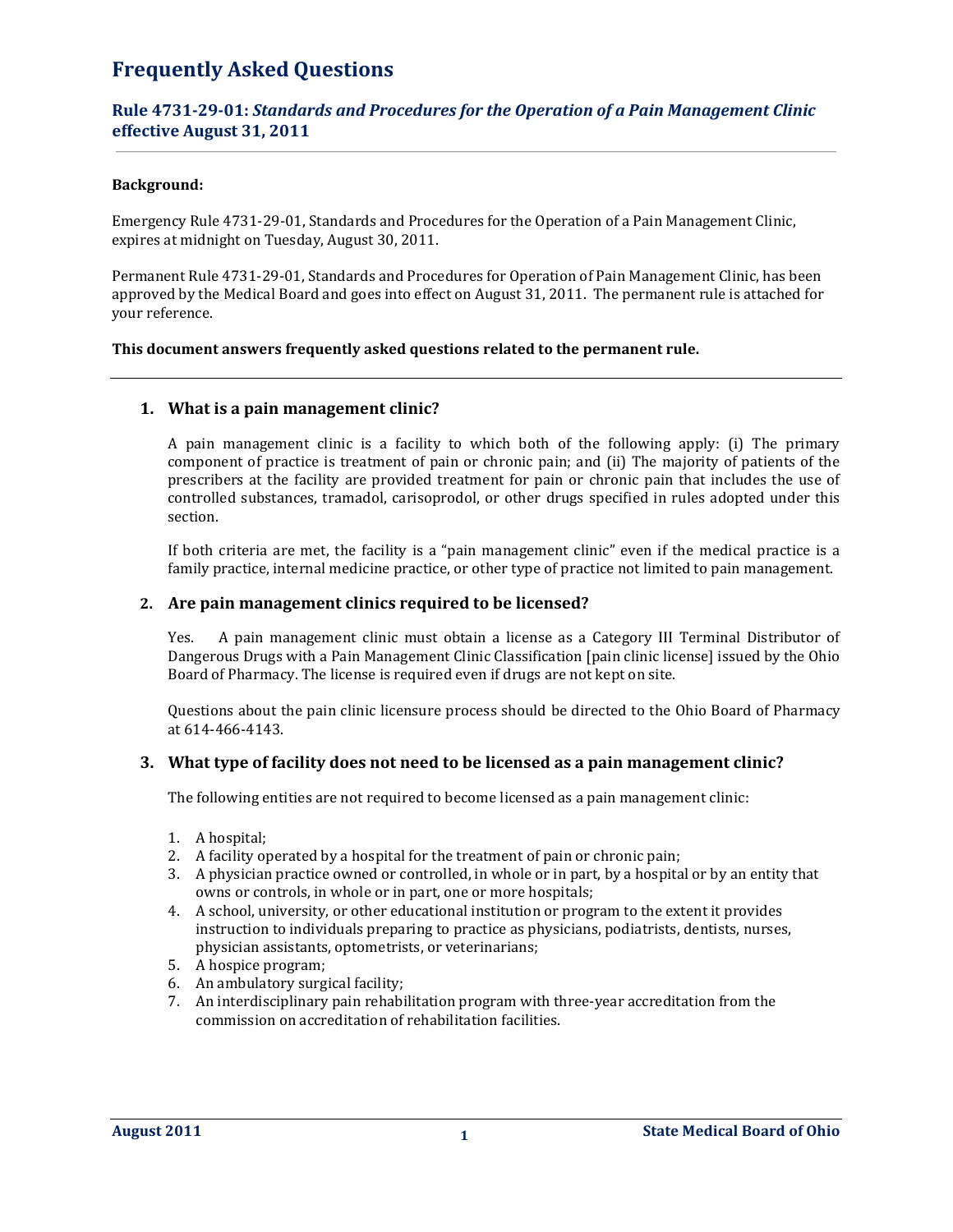## **Rule 4731-29-01:** *Standards and Procedures for the Operation of a Pain Management Clinic*  **effective August 31, 2011**

## **4. Some of my patients require controlled substances to manage their pain or chronic pain. Do I have to get licensed as a pain management clinic?**

You do not need to get licensed as a pain management clinic if 50% or fewer of the patients in your practice are treated with controlled substances to manage their pain or chronic pain.

## **5. Who can own a pain management clinic?**

A pain management clinic may only be owned and operated by one or more Ohio licensed medical doctors (MD) or osteopathic physicians (DO) who meet one of the following requirements:

- a. Hold subspecialty certification in pain management by the American Board of Medical Specialties or qualification in pain management by the American Osteopathic Association Bureau of Osteopathic Specialists;
- b. Hold subspecialty certification in hospice and palliative medicine by the American Board of Medical Specialties or qualification in hospice and palliative medicine by the American Osteopathic Association Bureau of Osteopathic Specialists;
- c. Hold board certification by the American Board of Pain Medicine;
- d. Hold board certification by the American Board of Interventional Pain Physicians; or
- e. Meet both of the following:
	- i. Hold board certification in anesthesiology, psychiatry, neurology, physical medicine and rehabilitation, occupational medicine, or rheumatology by the American Board of Medical Specialties or primary certification in anesthesiology, psychiatry, neurology, physical medicine and rehabilitation, occupational medicine, or rheumatology by the American Osteopathic Association Bureau of Osteopathic Specialists; and
	- ii. Demonstrate conformance with the minimal standards of care pursuant to an investigation of the practice conducted by the State Medical Board of Ohio.

## **6. If I hold board certification in anesthesiology, psychiatry, neurology, physical medicine and rehabilitation, occupational medicine, or rheumatology how do I demonstrate that my practice conforms to the minimal standard of care in order to qualify to own a pain management clinic?**

Provide the Medical Board with a copy of the application for a pain clinic license submitted to the Ohio Board of Pharmacy.

The copy of the application will serve as a complaint which authorizes the Medical Board to investigate your practice. All complaints received and investigations conducted by the Medical Board are confidential as provided in Section 4731.22(F) of the Revised Code.

## **7. I applied for a pain clinic license under the "grandfather" provision in the Emergency rule. Will I still qualify as an owner of a pain management clinic?**

A physician who applied for a pain management clinic license no later than June 20, 2011, and is granted a license by the Ohio Board of Pharmacy, is eligible to continue to own a pain management clinic as long as all laws are obeyed and the pain clinic license is renewed on time.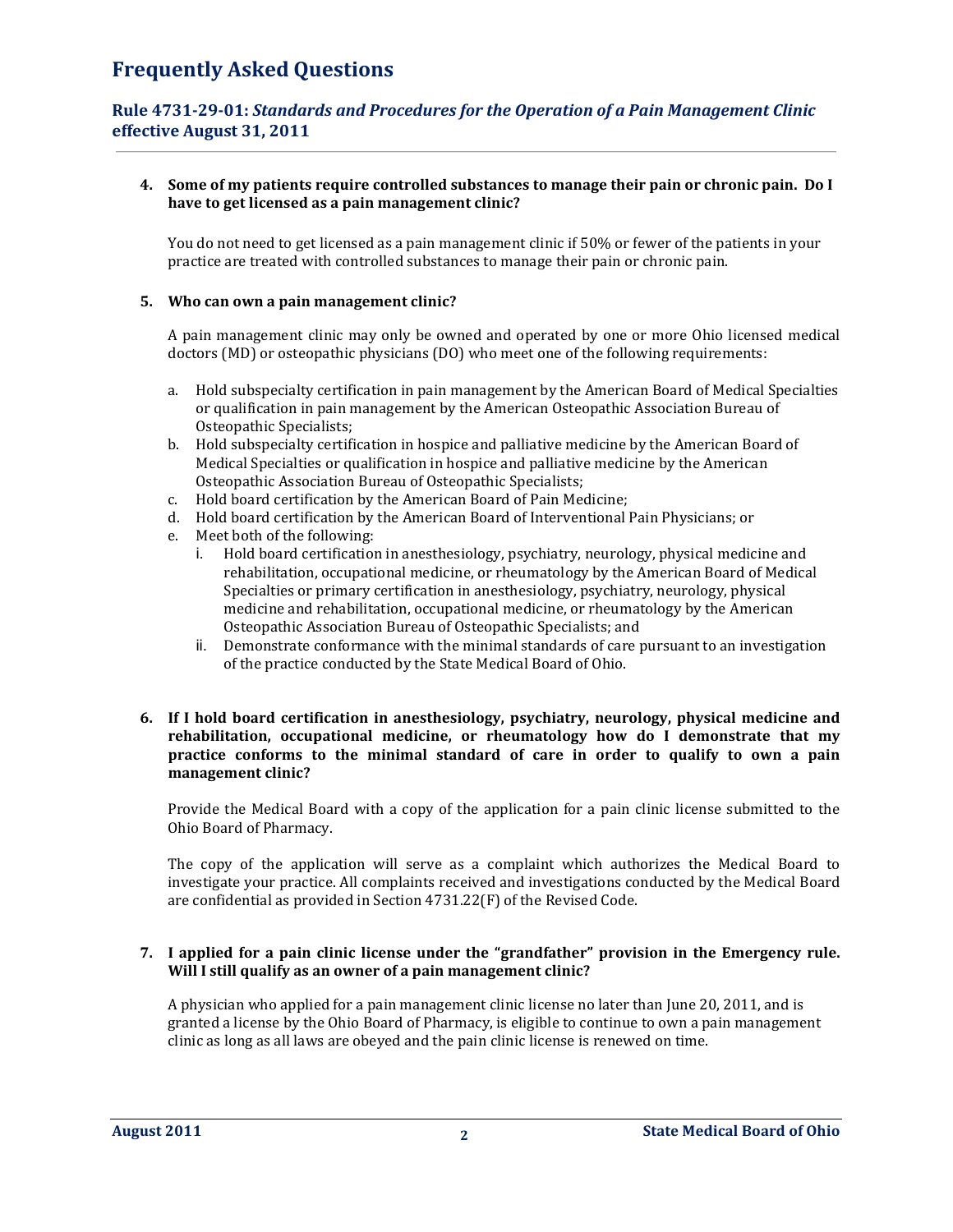## **Rule 4731-29-01:** *Standards and Procedures for the Operation of a Pain Management Clinic*  **effective August 31, 2011**

## **8. Are there continuing medical education requirements for physicians who own and/or practice at a pain management clinic?**

Yes. Every two years all physicians who own or practice at a pain management clinic must complete at least 20 hours of category I continuing medical education (CME) in pain medicine. One or more of the courses must address the potential for addiction.

The courses completed in compliance with this requirement count toward the physician's Category I CME requirement for biennial licensure renewal.

## **9. Are there standards for the operation of a pain management clinic?**

Yes. The physician owner(s) of a pain management clinic provide supervision, direction and control of care providers and employees at the pain clinic and the owner(s) must also comply with the following requirements:

- Have proper equipment, materials, and personnel on premises to provide appropriate medical treatment, as required by the minimal standards of care;
- Comply with the Federal Drug Prevention and Control Act, 21 U.S.C. 801 tense., and Ohio drug laws in Chapters 3719, 4729, 4730, and 4731 of the Revised Code;
- Maintain a daily log of patients for seven years;
- Obtain informed consent from each patient prior to the start of treatment;
- Conduct a quality assurance program to monitor and evaluate the quality and appropriateness of patient care and meet other criteria;
- Document the background, training, certification, and licensure of all clinical staff and verify staff certification and licensure each year;
- Maintain adequate billing records, and
- Maintain patient records for seven years from the last date of treatment of the patient.

## **10. Is it necessary to obtain informed consent prior to treatment?**

Yes. Rule 4731-29-01 requires a patient's informed consent prior to treatment. The informed consent must include the following components:

- a. The patient's diagnosis;
- b. The nature and purpose of the proposed treatment or procedure;
- c. The risks and benefits of a proposed treatment or procedure;
- d. Alternatives regardless of their costs or the extent to which the treatment options are covered by health insurance;
- e. The risks and benefits of the alternative treatment or procedure; and
- f. The risks and benefits of not receiving or undergoing a treatment or procedure.

## **11. Is anyone prohibited from owning or working at a pain management clinic?**

Yes. No physician owner, employee, or person providing services at a pain management clinic shall have ever:

a. Been denied a DEA license or license in any state or jurisdiction based, in whole or in part, on the inappropriate prescribing, dispensing, administering, supplying, or selling a controlled substance or other dangerous drug;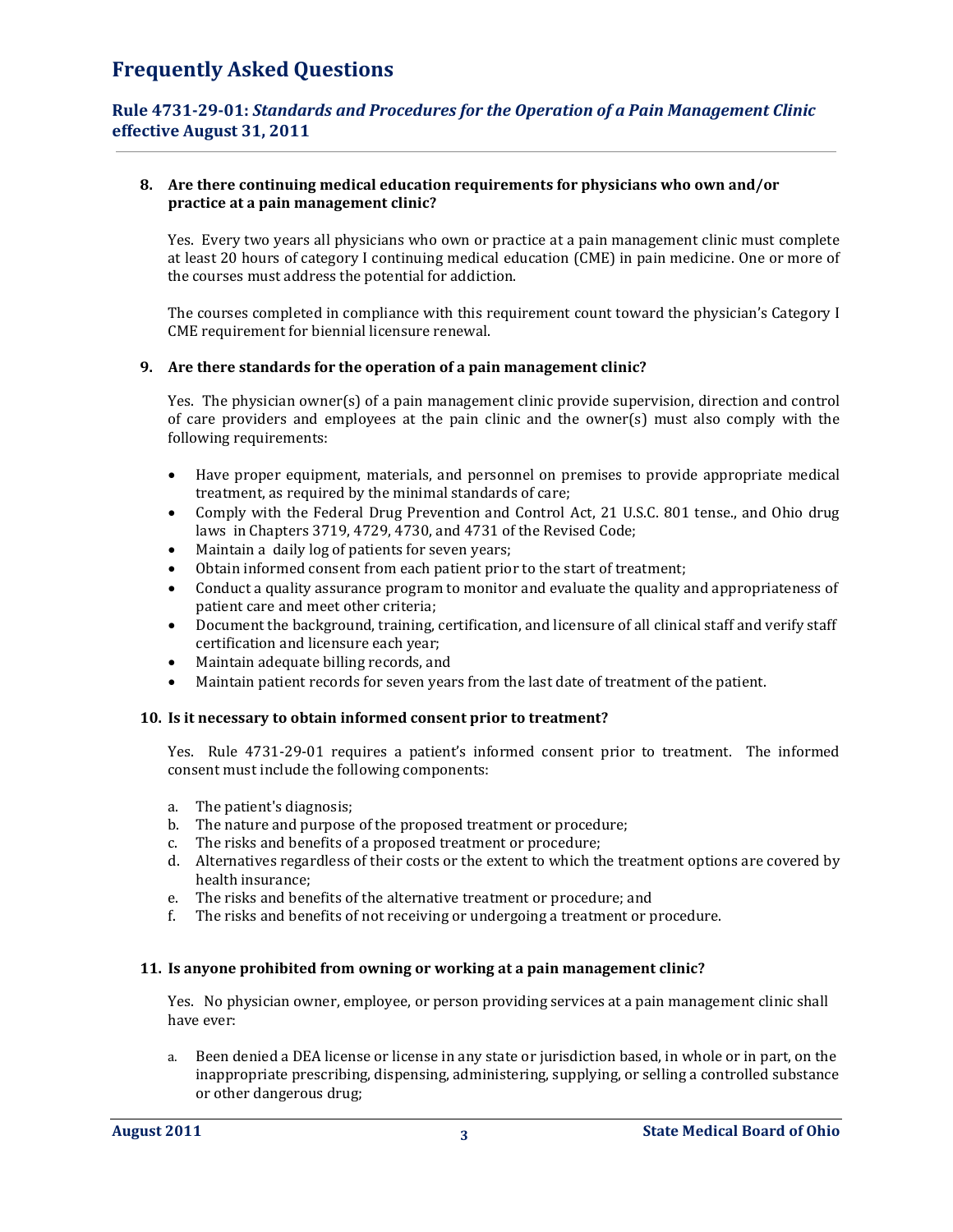## **Rule 4731-29-01:** *Standards and Procedures for the Operation of a Pain Management Clinic*  **effective August 31, 2011**

- b. Have had a DEA license or a license in any state or jurisdiction authorizing the holder to prescribe, dispense, administer, supply or sell a controlled substance that has been restricted based on inappropriate prescribing, dispensing, administering, supplying, or selling a controlled substance or dangerous drug;
- c. Been subject to disciplinary action by any licensing entity that was based on inappropriate prescribing, dispensing, diverting, administering, supplying, or selling a controlled substance or dangerous drug.

## **12. What is the effective date of Rule 4731-29-01?**

Rule 4731-29-01 is effective August 31, 2011.

 **Contact Information:** Questions about permanent rule 4731-29-01 should be directed to:

 Sallie Debolt, General Counsel State Medical Board of Ohio 30 E. Broad St. 3rd Floor Columbus, OH 43215-6127 (614) 644-7021 Sallie.Debolt@med.state.oh.us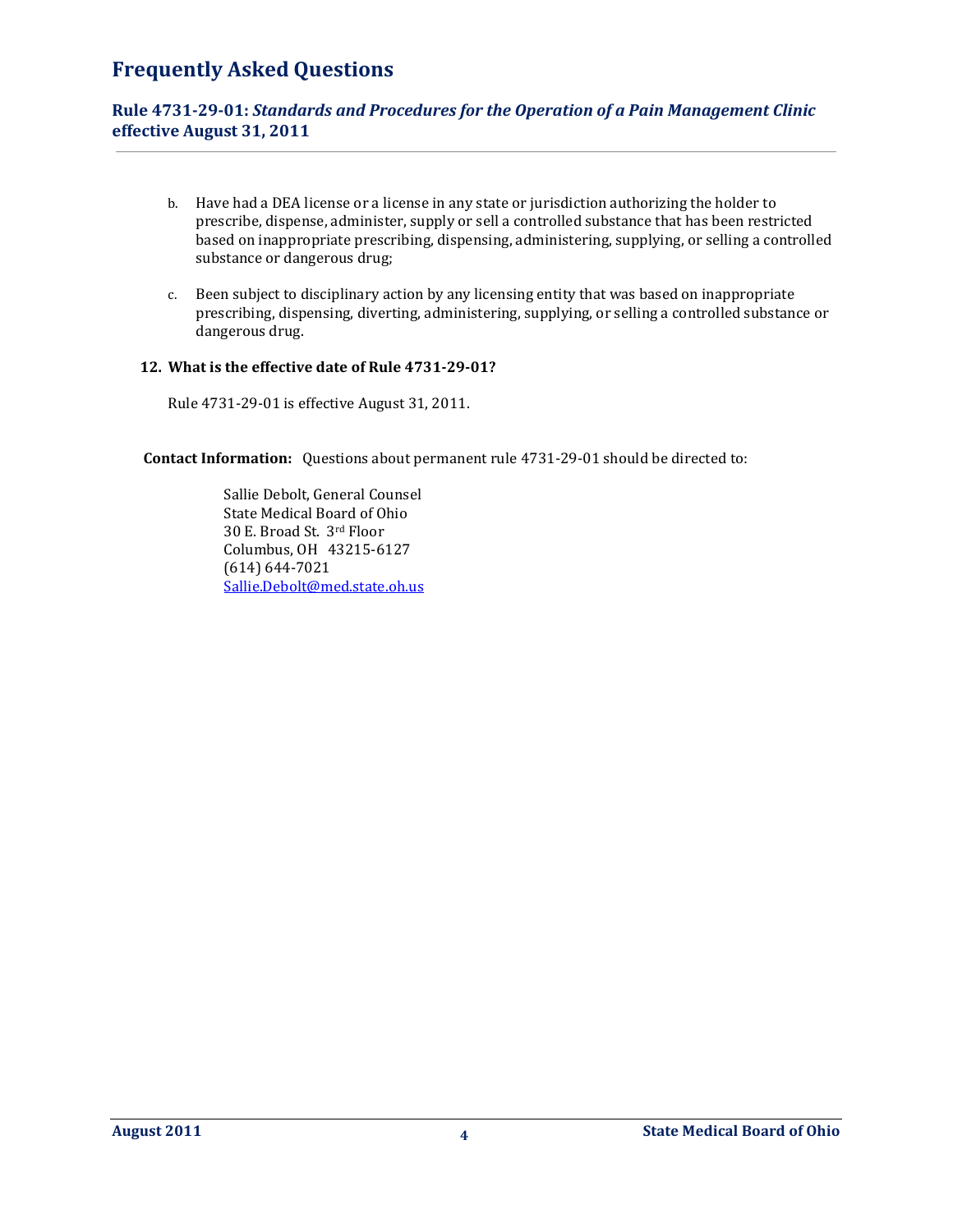## **4731-29-01 Standards and procedures for the operation of a pain management clinic.**

(A) For the purposes of this rule:

- (1) "Board" means state medical board of Ohio.
- (2) "Chronic pain" means pain that has persisted after reasonable medical efforts have been made to relieve the pain or cure its cause and that has continued, either continuously, or episodically, for longer than three continuous months. "Chronic pain" does not include pain associated with a terminal condition or with a progressive disease that, in the normal course of progression, may reasonably be expected to result in a terminal condition.
- (3) "Hospital" means a hospital registered with the department of health under section 3701.07 of the Revised Code.
- (4) "Informed consent" means a process of communication between a patient and physician that results in the patient's signed authorization or agreement to undergo a specific medical intervention after all of the following subjects are discussed:
	- (a) The patient's diagnosis;
	- (b) The nature and purpose of the proposed treatment or procedure;
	- (c) The risks and benefits of a proposed treatment or procedure;
	- (d) Alternatives regardless of their costs or the extent to which the treatment options are covered by health insurance;
	- (e) The risks and benefits of the alternative treatment or procedure; and
	- (f) The risks and benefits of not receiving or undergoing a treatment or procedure.
- (5) "Owner" means each person included on the list maintained under division (B)(5) of section 4729.552 of the Revised Code.
- (6) "Pain" means an unpleasant sensory and emotional experience associated with actual or potential tissue damage, or described in terms of such damage.
- (7) "Pain management clinic" means a facility to which all of the following apply:
	- (a) The primary component of the practice is treatment of pain or chronic pain;
	- (b) The majority of patients of the prescribers at the facility are provided treatment for pain or chronic pain that includes the use of controlled substances, tramadol, carisoprodol, or other drugs specified in rules by the board; and
	- (c) In determining whether the facility meets the requirement of paragraph $(A)(7)(b)$  of this rule: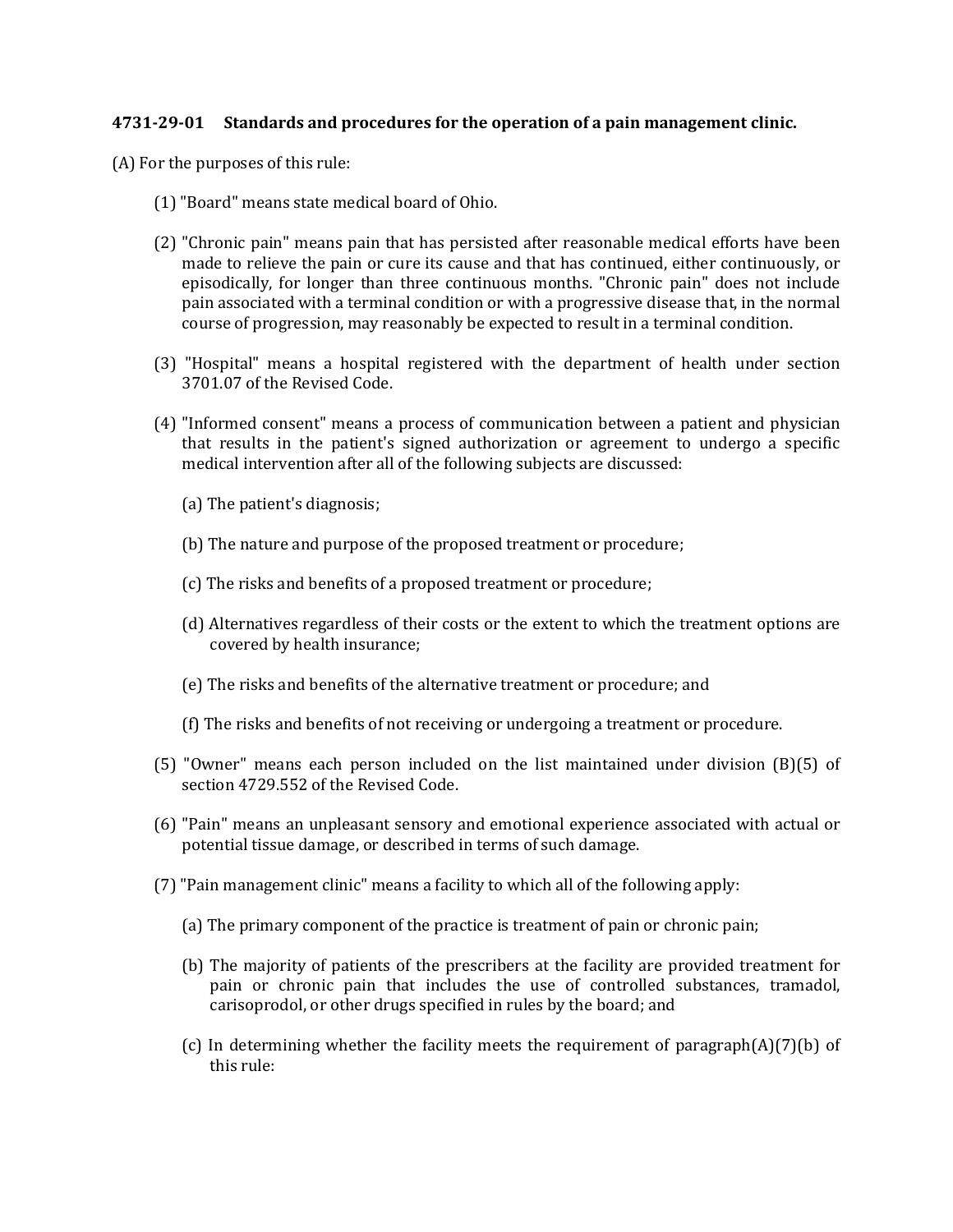```
August 31, 2011
```
- (i) Calculation of the majority of patients will be based upon the number of patients treated in a calendar month;
- (ii) Patients receiving controlled substances, tramadol, carisoprodol or other drugs specified by the board, for treatment of an injury or illness that lasts or is expected to last thirty days or less shall not be considered in the calculation of the majority.
- (8) "Pain management clinic" does not include the following:
	- (a) A hospital;
	- (b) A facility operated by a hospital for the treatment of pain or chronic pain;
	- (c) A physician practice owned or controlled, in whole or in part, by a hospital or by an entity that owns or controls, in whole or in part, one or more hospitals;
	- (d) A school, college, university, or other educational institution or program to the extent that it provides instruction to individuals preparing to practice as physicians, podiatrists, dentists, nurses, physician assistants, optometrists, or veterinarians or any affiliated facility to the extent that it participates in the provision of that instruction;
	- (e) A hospice program licensed under chapter 3712. of the Revised Code;
	- (f) An ambulatory surgical facility licensed under section 3702.30 of the Revised Code;
	- (g) An interdisciplinary pain rehabilitation program with three-year accreditation from the commission on accreditation of rehabilitation facilities.
- (9) "Physician" means an individual authorized under chapter 4731. of the Revised Code to practice medicine and surgery or osteopathic medicine and surgery.
- (10) "Prescriber" has the same meaning as in section 4729.01 of the Revised Code.
- (B) In the operation of a pain management clinic, the following requirements shall be met:
	- (1) The pain management clinic shall be owned and operated by one or more physicians. Each physician owner of a pain management clinic shall complete at least twenty hours of category I continuing medical education in pain medicine every two years, to include one or more courses addressing the potential for addiction. The courses completed in compliance with this rule shall be accepted toward meeting the category I requirement for certificate of registration renewal for the physician.
	- (2) Each physician owner of a pain management clinic must meet one of the following requirements: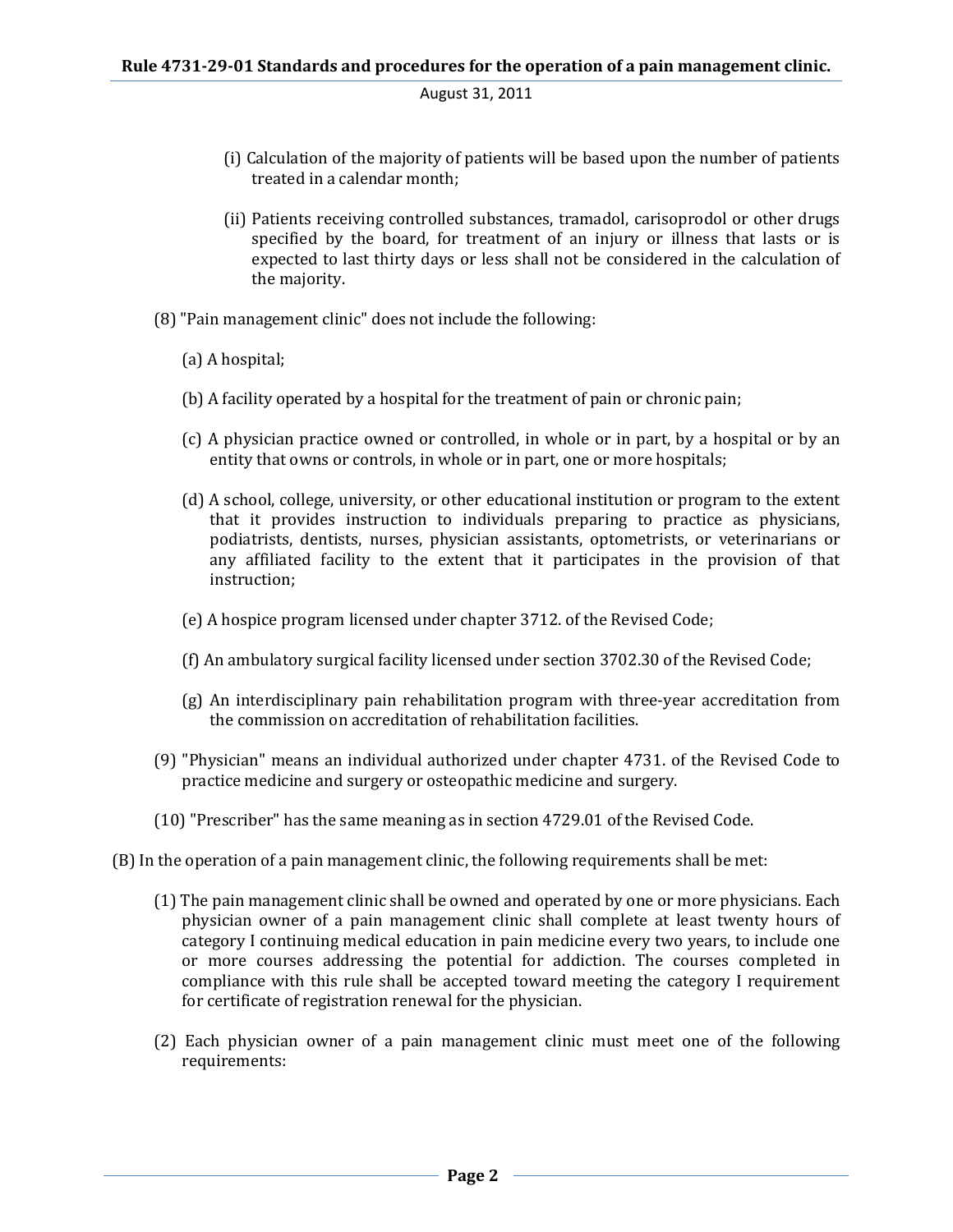## August 31, 2011

- (a) Hold current subspecialty certification in pain management by the American board of medical specialties, or hold a current certificate of added qualification in pain management by the American osteopathic association bureau of osteopathic specialists; or
- (b) Hold current subspecialty certification in hospice and palliative medicine by the American board of medical specialties, or hold a current certificate of added qualification in hospice and palliative medicine by the American osteopathic association bureau of osteopathic specialists; or
- (c) Hold current board certification by the American board of pain medicine; or
- (d) Hold current board certification by the American board of interventional pain physicians; or
- (e) Meet both of the following:
	- (i) Hold current board certification in anesthesiology, psychiatry, neurology, physical medicine and rehabilitation, occupational medicine, or rheumatology by the American board of medical specialties or hold current primary certification in anesthesiology, psychiatry, neurology, physical medicine and rehabilitation, occupational medicine, or rheumatology by the American osteopathic association bureau of osteopathic specialists.
	- (ii) Demonstrate conformance with the minimal standards of care.
- (3) To demonstrate conformance with the minimal standards of care pursuant to paragraph  $(B)(2)(e)(ii)$  of this rule:
	- (a) The physician shall provide to the medical board a copy of the application for a category III terminal distributor of dangerous drugs with a pain management clinic classification under section 4729.552 of the Revised Code.
	- (b) The copy of the application shall serve as a complaint which shall authorize the medical board to investigate the physician's practice pursuant to section 4731.22(F) of the Revised Code.
- (4) The pain management clinic shall be licensed as a category III terminal distributor of dangerous drugs with a pain management clinic classification under section 4729.552 of the Revised Code.
- (5) The pain management clinic shall be operated in compliance with the drug prevention and control act, 21 U.S.C. 801 et.seq., and chapters 3719., 4729.,4730., and 4731. of the Revised Code.
- (6) The pain management clinic shall have proper equipment, materials, and personnel on premises to provide appropriate medical treatment, as required by the minimal standards of care.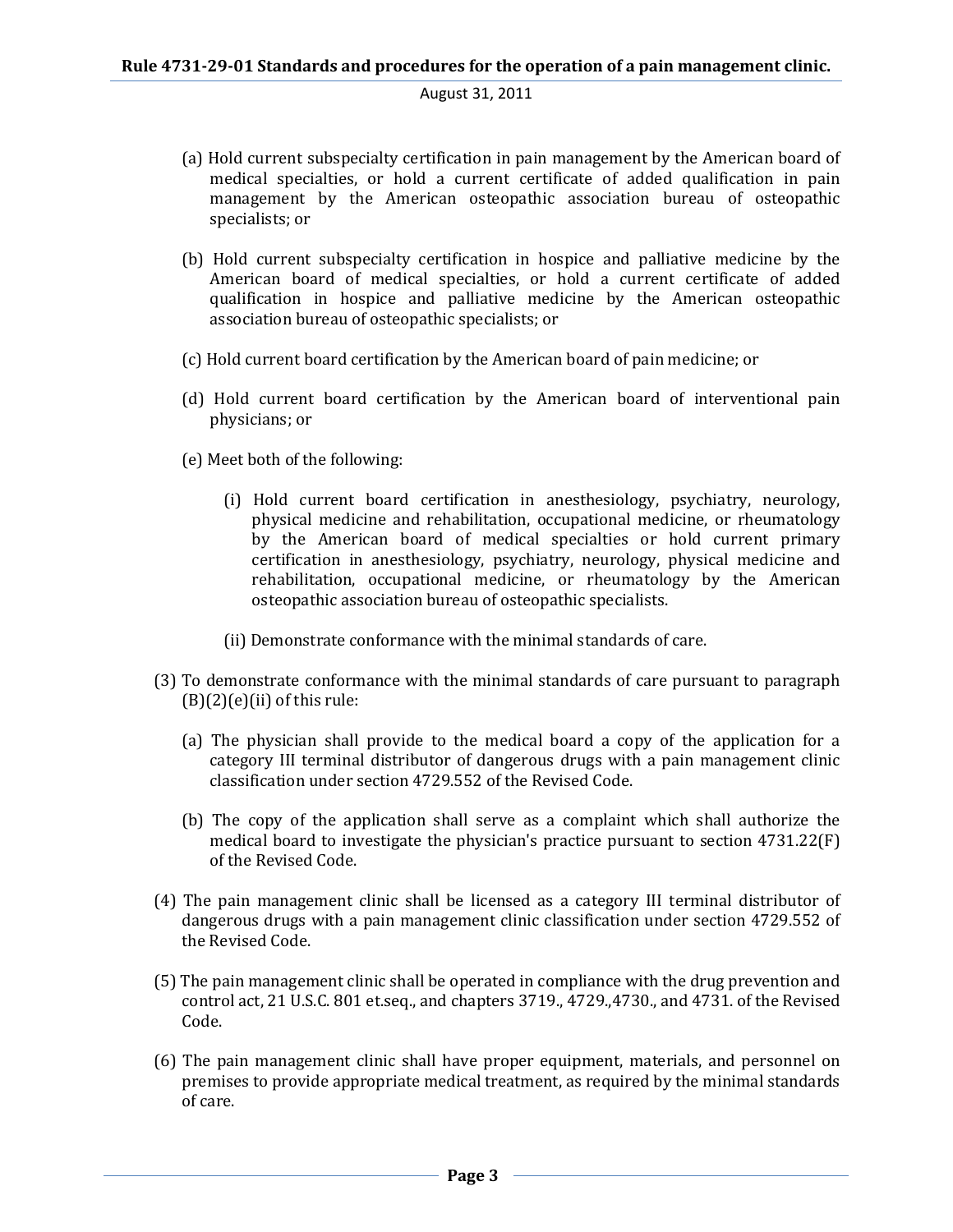## August 31, 2011

- (C) Each physician who provides care at a pain management clinic shall complete at least twenty hours of category I continuing medical education in pain medicine every two years, to include one or more courses addressing the potential for addiction. The courses completed in compliance with this rule shall be accepted toward meeting the category I requirement for certificate of registration renewal for the physician.
- (D) No physician owner of a pain management clinic, employee of the clinic, or person with whom the clinic contracts for services shall:
	- (1) Have ever been denied a license to prescribe, dispense, administer, supply, or sell a controlled substance by the drug enforcement administration or appropriate issuing body of any state or jurisdiction, based, in whole or in part, on the prescriber's inappropriate prescribing, dispensing, administering, supplying or selling a controlled substance or other dangerous drug.
	- (2) Have held a license issued by the drug enforcement administration or a state licensing agency in any jurisdiction, under which the person may prescribe, dispense, administer, supply or sell a controlled substance, that has ever been restricted, based, in whole or in part, on the prescriber's inappropriate prescribing, dispensing, administering, supplying, or selling a controlled substance or other dangerous drug.
	- (3) Have been subject to disciplinary action by any licensing entity that was based, in whole or in part, on the prescribers inappropriate prescribing, dispensing, diverting, administering, supplying or selling a controlled substance or other dangerous drug.
- (E) In providing supervision, direction, and control of individuals at a pain management clinic the physician owner shall establish and ensure compliance with the following:
	- (1) A requirement that a log of patients be maintained for each day the clinic is in operation.
		- (a) Each log sheet shall contain the month, day, and year;
		- (b) Each log entry shall include the legible first and last name of each patient;
		- (c) Each patient shall be required to sign the log at each visit; and
		- (d) Patient logs shall be maintained for seven years.
	- (2) A requirement that providers obtain informed consent for each patient prior to the commencement of treatment.
	- (3) An on-going quality assurance program that objectively and systematically monitors and evaluates the quality and appropriateness of patient care, evaluates methods to improve patient care, identifies and corrects deficiencies within the clinic, and provides the opportunities to improve the clinic's performance and quality of care.